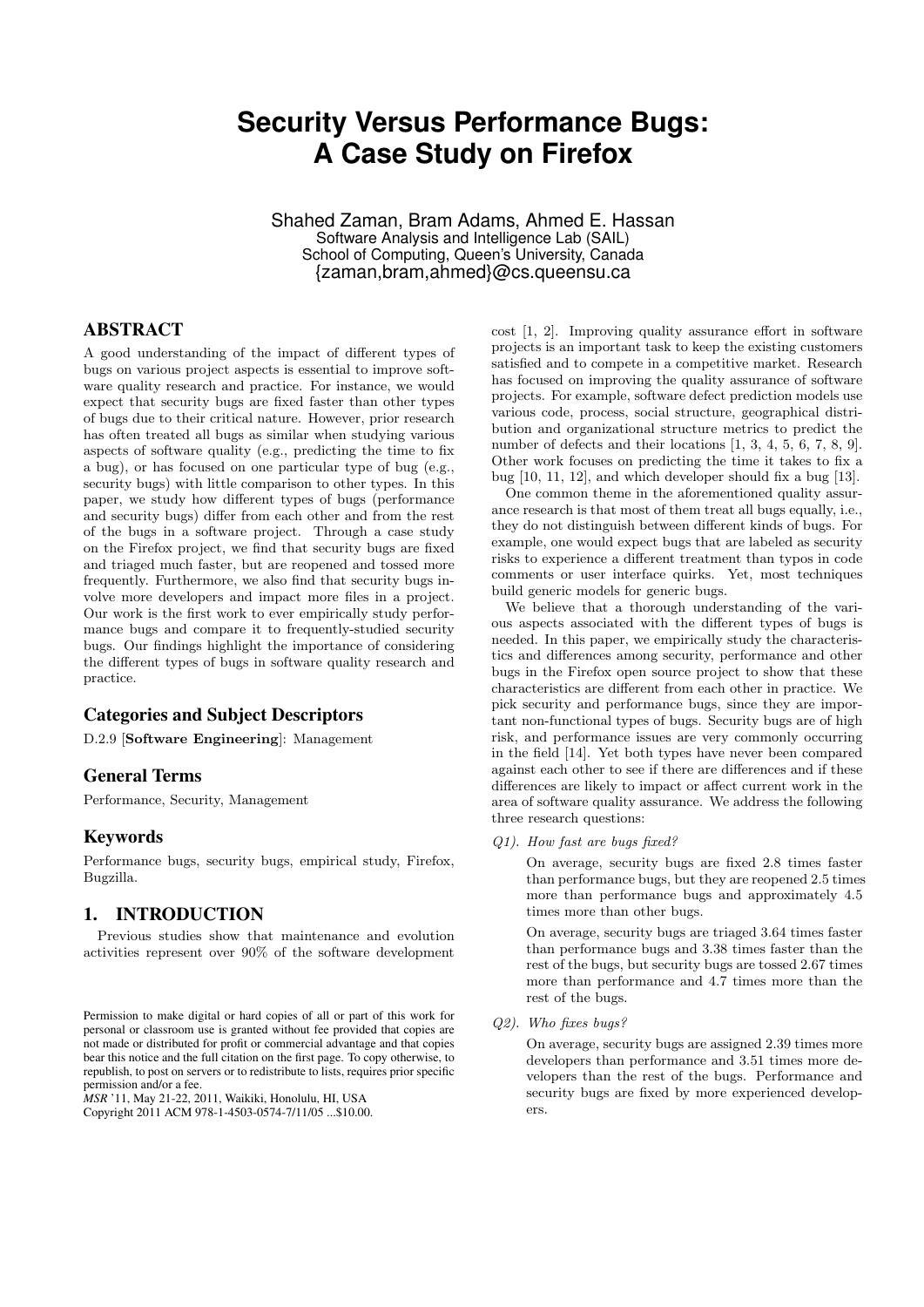

Figure 1: Overview of our approach to study the differences in characteristics of security, performance and other bugs

Q3). What are the characteristics of bug fixes?

On average, security bug fixes are 1.48 times more complex than performance bug fixes and 1.6 times more complex than the fixes for rest of the bug.

On average, fixing a performance bug requires change in 2.6 times more files than for security bugs.

Overview of the paper: Section 2 discusses our approach. Section 3 is divided into three sub-sections according to the studied research questions. Each sub-section of Section 3 discusses a motivation, approach and the results of the specific question. In section 4, we discuss the work related to our study. Finally, Section 5 discusses threats to validity and Section 6 presents the conclusion of the paper.

#### 2. STUDY DESIGN

This section presents the design of our case study to compare security, performance and other bugs in Firefox. Figure 1 shows an overview of our approach. First, we extract the necessary data from the bug repository (Bugzilla) and source code repository (CVS). Then, we classify the bug reports related to performance and security. Using CVS data, we also identify the bug fix information. For every type of bug, we calculate several metrics, then statistically compare the metrics across the types of bugs (performance, security and other). This section elaborates on each of these steps.

#### 2.1 Choice of Subject System

In our case study, we study the Firefox web browser, since Firefox is one of the most popular web browsers and runs on different platforms and system environments. Performance and security are two major software quality requirements for a browser like Firefox. Bugzilla, the issue tracking system used by Mozilla, contains and documents all reported bugs. We start our approach with Mozilla's Bugzilla bug data from September, 1994 to August 15, 2010.

First, we had to identify the bugs that are related to the Firefox web browser, since Mozilla's bug tracking system manages multiple projects, including Firefox. Bugzilla contains 567,595 bug reports of different Mozilla components, like Core, Firefox, SeaMonkey, and Thunderbird. For Firefox, we took bug reports that are related to Core (shared components used by Firefox and other Mozilla software, including the handling of Web content) and to Firefox.

#### 2.2 Bug Type Classification

Bugzilla does not have a built-in categorization or tagging for performance and security bugs. Firefox uses the keyword 'perf' for performance-related bugs, but this tagging is not mandatory and we found many bugs that do not have any such tag.

Hence, to classify performance bugs, we had to use heuristics. We looked for the keywords 'perf', 'slow', and 'hang' in the bug report title and keyword field. Although the keyword 'perf' gave us bug reports that had 'performance' in their title, we found that there are many bug reports containing the word 'perfect', 'performing' or 'performed', without having any relation to performance. We had to automatically exclude these keywords from the list using regular expressions. Using these heuristics, we found 7,603 performance bugs.

Since heuristics are not perfect, we performed a statistical sampling to estimate their precision and recall. To calculate precision with a 95% confidence level and a confidence interval of 10, we randomly sampled and checked 95 of the 7,603 bugs [15]. All 95 randomly selected samples were indeed performance bugs, yielding a precision of  $100 \pm 5\%$ . To calculate recall, we did statistical sampling on the 287,595 nonperformance bugs. For the same 95% confidence level and confidence interval of 10, we randomly sampled and checked 96 bugs. 19 out of these 96 samples bug reports were found to be related to performance, yielding a recall of  $80 \pm 5\%$ .

To identify the security bugs, we use the Mozilla Foundation Security Advisory (MFSA) [16]. MFSA contains links to security bugs for every issued advisory. MFSA has been issuing security advisories for Mozilla's products since 2005. Based on the MFSA, we extracted a dataset of 847 security and 294,351 non-security bugs. As security bugs were marked by the experts of the security advisory team of Firefox, we did not estimate the precision and recall as we did for performance bugs.

#### 2.3 Distribution of Bugs

Figure 2 shows the number of reported bugs over time in log scale. The earliest security bug in our data was reported in May, 2003. Hence, we do not study bugs reported prior to May, 2003. 2003 was also the year in which the Firefox project started. This leaves us with 4,293 performance bugs, 847 security bugs and 178,531 other bugs for our study (May, 2003-August, 2010. Performance and security bugs have 11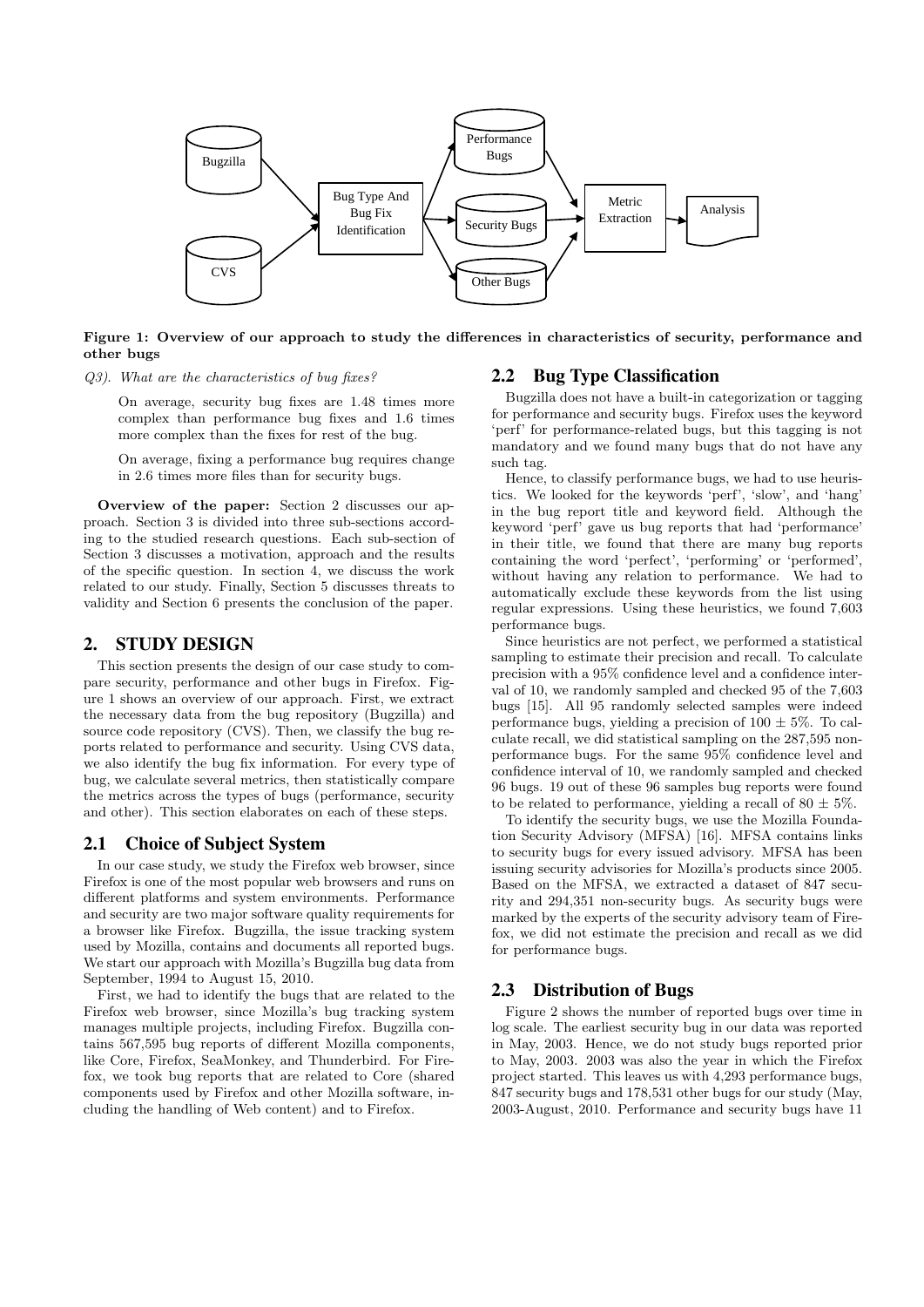

Figure 2: Distribution of the number of bugs reported (quarterly) for security, performance and other bugs.

bugs in common. Out of these 11 bugs, 7 had security threat and caused the browser to hang/crash. We kept these 11 bugs in security and performance groups in our study.

To better understand the composition of each group of bugs, we analyzed a topic model [17]. Topics are collections of words that co-occur frequently of the bugs in a corpus of text. These topics describe the major themes that span a corpus [18], which provide a means of automatically summarizing and organizing the various data of a software project. Recently, researchers have applied topic models to various aspects of a software project, including source code [19, 20, 21, 22] and documentation [23, 24]. Statistical topic models, such as latent Dirichlet allocation (LDA) [17], can automatically discover a set of topics within a corpus.

We ran LDA on the bug report comments to find out the topics that describe the major themes that span these performance and security bugs. For security bugs, as the number of security bugs was very small, the recovered LDA topics (such as "build-tinderbox related", "window-javascript related", "user-cookie related") could not be grouped together which could constitute a sub-category.

From the LDA output (due to space constraints, we have put the results online [25]) of performance bug comments, we find two major sub-categories of performance bugs: (1) Plugin-related (like java applet plugin and the flash plugin) and (2) GUI-related (user interface related libraries, like gfx and gecko) performance issues. Other smaller types of performance issues (like, topics related to network, history, bookmark, speed, IO, memory, file system, build and document structure) add up to the majority of performance bugs. Figure 4 shows the distribution over time of plugin and user interface related bugs and their relation to all performance bugs. This figure is in log scale, so the peaks here donote large changes in the number of bugs reported. Between the release of version 2.0 and 3.0 of Firefox (shown in Figure 4), there was an increase in GUI-related performance bugs. Version 2.0 included updates that were related to GUI such as a tabbed browsing environment, and an extensions manager. Study of the bug reports at a finer level of granularity can be helpful to explain the effect of different software quality measures.

#### 3. CASE STUDY RESULTS

Each subsection below discusses one of the three research questions that we studied using the Firefox data. For each question, we present the motivation behind the research

question, the approach and a discussion of our findings. Table I summarizes the results of each of the three studied questions.

#### 3.1 How Fast are Bugs Fixed?

Motivation: A project manager typically wants some types of bugs, like security and performance bugs to be assigned faster than others, because of their inherent importance in software quality assurance. In addition, he wants to pick the best developer for that bug, such that later on the bug does not need to be tossed to someone else to fix [27]. Finally, the bug needs to be fixed completely, such that it does not need to be reopened afterwards, prolonging the total time to fix the bug. Our study measures these characteristics for Firefox performance and security bugs.

Approach: Once a bug is reported to the bug repository, it browses through a complex life cycle (Figure 3), from the UNCONFIRMED state to the CLOSED state. Figure 3 shows the life cycle of a bug report in Bugzilla. In every state, it takes some time for the bug report to go to the next state.

We used four metrics for this question. First, we calculate the time to fix, i.e., the time between bug assignment (ASSIGNED) and the bug fix date (FIXED and then RE-SOLVED). This time was calculated for all bugs that went to the ASSIGNED state first and then from that, the bug went to the RESOLVED state followed by FIXED (bolded arrow in Figure 3). Since some bugs are closed prematurely and have to be re-opened later (e.g., because of an incomplete fix), we measure both the total time to fix (total time of each assignment to final fix) and the average time of each fix attempt. We used a t-test to compare the total and average times and the cumulative density function of the metrics for the three groups (performance, security and other bugs). As shown in sub-section 2.3, there is a huge difference in the number of security, performance and other bugs. Since



Figure 3: Life cycle of a bug [26].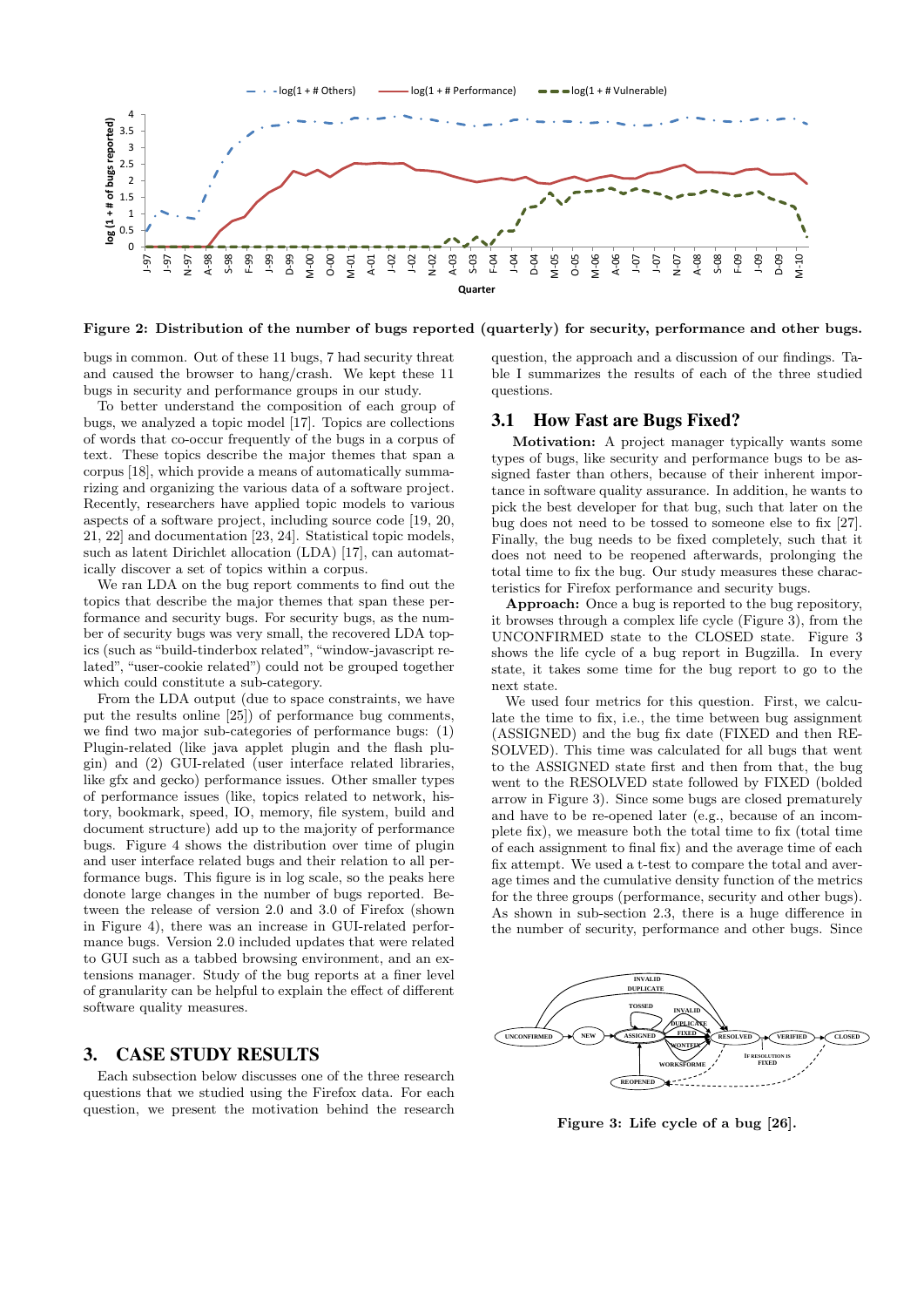

Figure 4: Comparison of the distribution of the number of bugs reported for all performance bugs and the two sub-categories of Plugin and GUI-related performance bugs.

we use the Wilcoxon t-test, this difference does not have an impact on our analysis.

The second metric that we use for comparison is the number of times a bug is reopened. In the ideal case, one would want a bug to be FIXED on the first try. In practice, a bug may be CLOSED, then REOPENED again. Reopened bugs take a considerably longer time to resolve, and hence increase the maintenance cost. For example, in the Eclipse platform 3.0 project reopened bugs take more than twice the time to resolve as a non-reopened bug [1]. In addition, an increased bug resolution time consumes valuable time from the already-busy developers, and reopened bugs may negatively impact the overall end-user's experience and trust in the quality of a software product.

The third metric that we used for our comparison is the bug triage time. Triage time is considered separately from time to fix, as triaging and bug fixing are usually done by different people and comprise two different processes. Bug Triaging is the process of reviewing a reported bug in order to assign the right developer to fix it. Each project has a different strategy for this. Due to the volume of reports, reports submitted to the Mozilla bug repository are triaged by quality assurance volunteers, rather than by the developers [13]. Ideally, one would want a bug to be triaged as fast as possible. We calculate the difference between bug reporting (UNCONFIRMED) and first assignment (ASSIGNED) as bug triage time. Although bug triage time affects the total bug fix time, one would also want to take the time to select the right person.

Our fourth metric measures the number of bug tosses, i.e., the number of times a bug was reassigned before being resolved completely [27]. Tossing may occur due to triaging inaccuracy, i.e., the developer assigned does not have the expertise to fix the time. Another reason for tossing could be bug complexity, i.e., the assigned developer could only fix part of the bug and needed another developer to fix the rest of that complex bug.

Findings: Performance bugs take the largest time to fix. Figure 5 plots the "total time between every assignment and fix". We used log-scale here to better show the differences between the three kinds of bugs. We can see a distinct difference for larger values. We ran t-tests to decide if the differences in mean between these three groups are statistically significant or not. We found a statistically



Figure 5: CDF (cumulative density function) of time between bug assignment and fix (total in log scale)

significant ( $p < 0.05$ ) difference between security and performance bugs. Security bugs generally take less time to fix than performance bugs. Other bugs take less time to fix than Performance bugs. However, the difference between security and other bugs was not found to be statistically significant( $p = 0.0538$ , it is close though). According to the CDF plot, mean values and t-test result, we find that security bugs take the most amount of time to fix, followed by performance bugs and other bugs.

We also considered the average time to see how fast the developer responds to fix the bug. Considering the average time (each fix attempt's time), security bugs are fixed fastest, i.e., developers seem to respond quickly to them. On the other hand, performance bugs take the largest time for each developer. One possible explanation for this is that they often require changes across different subsystems of the architecture (see Q3). The difficulty of fixing such bugs might cause them to be postponed to future releases/milestones.

Security bugs are reopened most. Figure 6 shows the number of times a bug is reopened. As we can see, most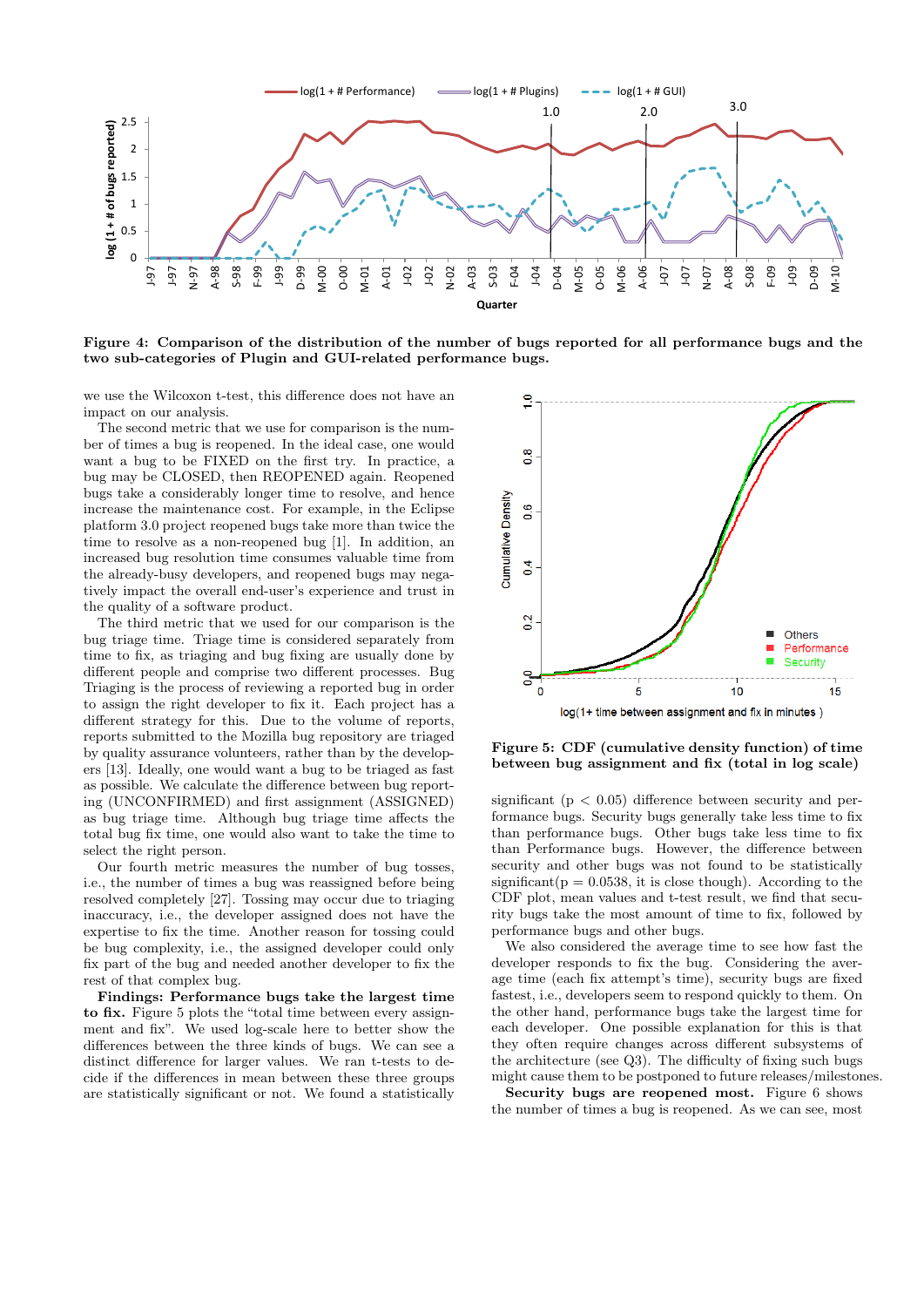

Figure 6: Histogram of number of times bug reopened

of the bugs are never reopened (count reopened  $= 0$ ), but more than 10% of the security bugs are reopened at least once. Pairwise t-test comparison of the distribution of the number of times bugs are reopened shows that the difference between the three groups is statistically significant (p  $< 0.05$ ). On average, security bugs tend to be reopened more than twice as often as performance bugs and performance bugs tend to be reopened almost twice as often as other bugs. There are various possible explanations for this. Security bugs might be more complex to solve and test than others. Alternatively, while trying to fix the security bugs as fast as possible (as seen above), there is a possibility that developers are not able to do sufficient security testing for these bugs, which leads the bug to be reopened later. We plan to conduct a grounded theory study to better understand the rationale for those findings.

Security bugs are triaged faster than performance and other bugs. Statistical comparison of bug triage time reveals that performance bugs are not statistically different from other bugs in terms of bug triage time ( $p = 0.15$ )  $(0.05)$ , but security bugs have a smaller  $(70\% \text{ smaller on aver-})$ age) triage time than others. A possible explanation for this might be that, to avoid the possibility of a security loophole being exploited, security bugs are kept secret (hidden) until the bug is fixed. Different software projects have different disclosure strategies [28].

Fast assignment is not identical to correct assignment. Our comparison of the number of bug tosses reveals that security bugs are tossed more frequently than performance and other. As shown in Figure 7 and Table I, security bugs are tossed more than performance (166.7% more) and other bugs (371.2% more). These differences among the three groups are significant. One common reason for tossing is incorrect assignment to a developer who does not own the defective source or may not have the expertise to fix the bug [27]. In any case, tossing events slow down the process and increase the total time to fix a bug.

While security bugs are re-opened and tossed more frequently, they are fixed and triaged the fastest.

☎

✆

 $\overline{a}$ 

✝



Figure 7: Histograms of number of bug tossing comparison

## 3.2 Who Fixes Bugs?

Motivation: The task of finding the person with the most expertise to fix a bug is critical. In an empirical study on finding experts in a software development company, Ackerman and Halverson [29] observed that experience was the primary criterion engineers used to determine expertise [30]. For example, performance bugs are critical in the sense that they require thorough knowledge of the software system, compilation tool chain, execution bottlenecks and memory layout. Similarly, fixing a security bug requires the understanding of possible security loopholes in the source code. In our case study, we are particularly interested in finding any relation between the performance or security bug fixers and their development experience.

Approach: To measure the number of developers whose expertise was needed to fix a bug, we count the number of unique developers assigned to a bug in its life time. For example, if a developer was assigned twice to the same bug (because of tossing or re-opening) we count this developer as one developer assignment.

We measure the experience of a developer fixing a particular bug using the following two metrics:

- − Number of previously fixed bugs by the developer.
- − Experience in days, i.e., the number of days from the first bug fix of the developer to the current bug's fix date.

For both metrics, if a bug was fixed by more than one developer (because of tossing and/or re-opening), we take the average experience of these developers.

A bug tracking system like Bugzilla uses an email address as developer identification, yet a developer often has more than one email address [31]. For example, a bug could be fixed by John Doe@mozilla.org and another bug could be fixed by John Doe@gmail.com years ago, although both bug fixers are the same person. For all bugs, We use only the name part of the email address to deal with email aliasing, a technique commonly used for bug report and email mining [32, 33]

Findings: Security bugs require more developers to fix than performance and other bugs. This follows from Figure 8 and a t-test on the data in Table I (p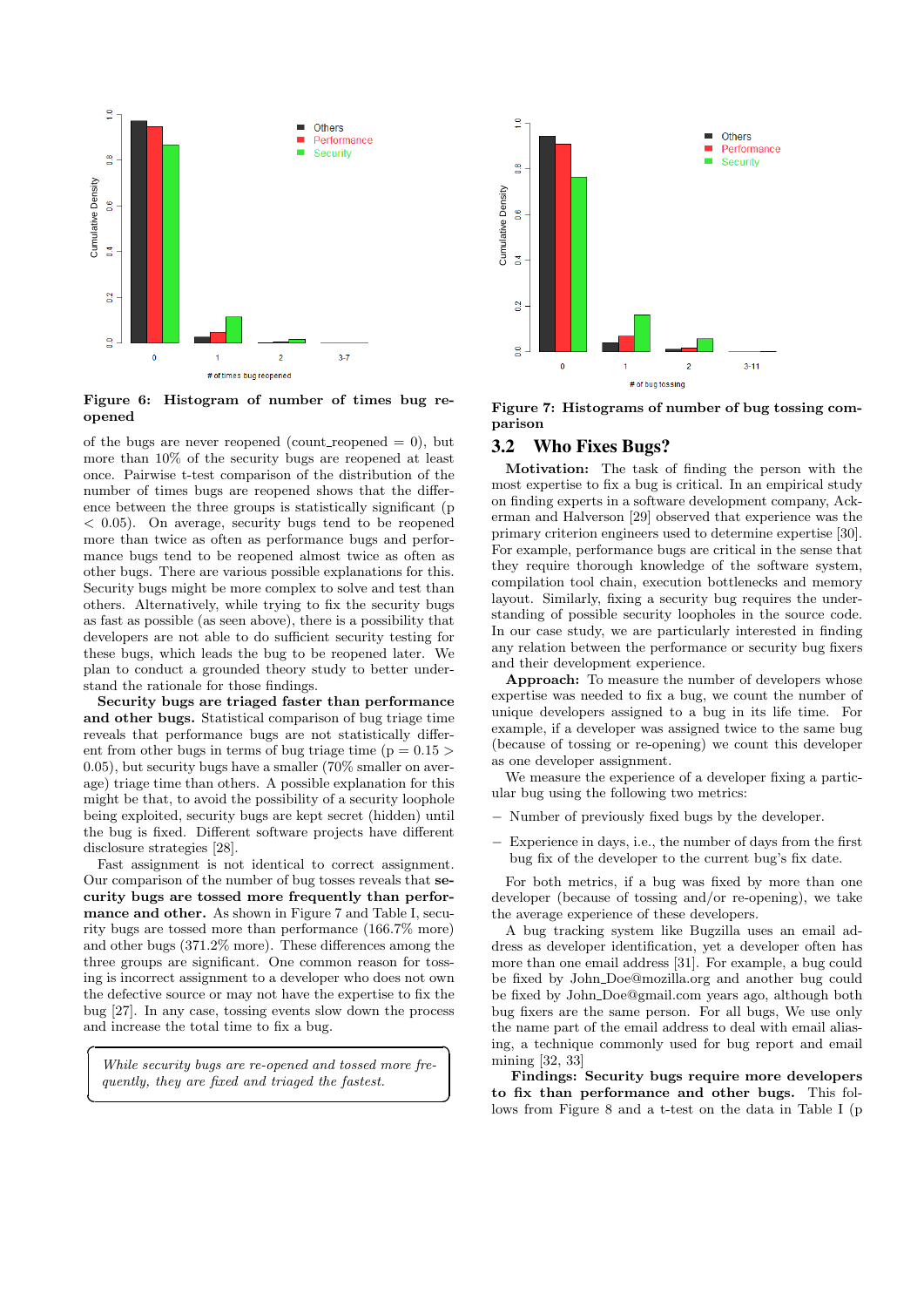| Metric  |                                                            |                            | Mean      |             |            | Median   |                |                |
|---------|------------------------------------------------------------|----------------------------|-----------|-------------|------------|----------|----------------|----------------|
|         |                                                            |                            | Security  | Performance | Other      | Security | Performance    | Other          |
| Time    | Time between assignment<br>and fix (total time in minutes) |                            | 41,588.81 | 116,501.93  | 88,011.43  | 10,211   | 13,016         | 9,078          |
|         | $#$ of times bug reopened                                  |                            | 0.15      | 0.06        | 0.033      | $\Omega$ | $\Omega$       | $\Omega$       |
|         | Bug Triage time (in minutes)                               |                            | 57,347.80 | 208,983.55  | 193,700.40 | 4,098.03 | 8,904.97       | 6,714.02       |
|         | $#$ of bug tossing                                         |                            | 0.344     | 0.129       | 0.073      | $\Omega$ | $\Omega$       | $\Omega$       |
| Person  | $\#$ of developers assigned                                |                            | 1.203     | 0.503       | 0.343      |          | $\Omega$       | $\theta$       |
|         | Experience                                                 | $\#$ of days               | 1,238.92  | 1,011.87    | 926.639    | 1,178    | 946            | 820            |
|         |                                                            | $#$ of prior<br>bugs fixed | 808.448   | 777.424     | 660.249    | 505      | 472            | 389            |
| Bug Fix | $#$ of lines changed                                       |                            | 222.966   | 401.459     | 195.203    | 75.5     | 66             | 26             |
|         | $#$ of files changed                                       |                            | 3.236     | 8.396       | 4.527      |          | $\overline{2}$ | $\overline{2}$ |
|         | Complexity (entropy)                                       |                            | 0.814     | 0.55        | 0.51       | 0.903    | 0.628          | 0.627          |

 $\overline{a}$ 

✝

Table 1: Mean and median metric values for the three research questions.



Figure 8: CDF of number of developers assigned

 $< 0.05$ ). From the CDF plot in Figure 8, we see that  $73\%$ of other bugs and more than 62% of performance bugs are never assigned, compared to 14% of security bugs. Manual inspection of security bugs without developer assignment reveals that they are fixed very quickly, even before being assigned to someone. This is probably due to the security bug disclosure strategy followed by Firefox [28]. Alternatively, some security bugs are fixed before they are entered in the bug repository by the developer. On the other hand, performance and other bugs are often not assigned because they are found to be a 'duplicate' of other bug reports that were fixed already, or found to be 'invalid' or 'resolved'. Security or performance bug fixers are more experienced than fixers of other bugs. From Figure 9 and Table I, we can say, on average, security bug fixers and performance bug fixers have fixed a similar number of bugs before, but fixed significantly more number of bugs than other bug fixers. In terms of experience days, on average, security bug fixers are 22.45% more experienced than performance bug fixers, and performance bug fixers are 9.19% more experienced than other bug fixers (for both cases, the t-test holds

with p value  $< 0.05$ ). In short, it appears that security and performance bugs require more experience to fix.

☎

✆

On average, more developers are assigned to security bugs. Performance and security bugs require more experienced bug fixers than other bugs.

## 3.3 Characteristics of the Bug Fix

Motivation: So far, we have seen that security bugs require more bug fixers and are reopened more often than performance and other bugs. One possible reason for these findings might be the complexity of the bug fix. Consider an example of two bugs. In the fix of the first bug (the more complex bug), the developer had to change over a dozen files. When asked about the steps required to fix the feature, she or he may not recall half of them. For a bug fix for which the developer had to change only one file, recalling the changes required for that bug is much easier. In general, if we have a bug that required change across all or most of the files of a software system, developers will have a hard time keeping track of all these changes.

Approach: To quantify complexity, we used three metrics:

- − Total number of lines added/deleted.
- − Total number of files changed for fixing a bug.
- − Bug fix Entropy [34].

Bug tracking systems and bug reports do not contain the source code of a bug fix. To get the actual data related to a bug fix, one needs to link the bug report to the code repository (CVS). For this, we used the algorithm described by Sliwerski et al. [35]

We implemented their algorithm for the Firefox CVS code repository. As this approach relies on the developer revision comments having a bug id, we did not get the fix information for all of the bugs: 303 performance, 174 security and 7,800 other bugs could be linked to their source code changes.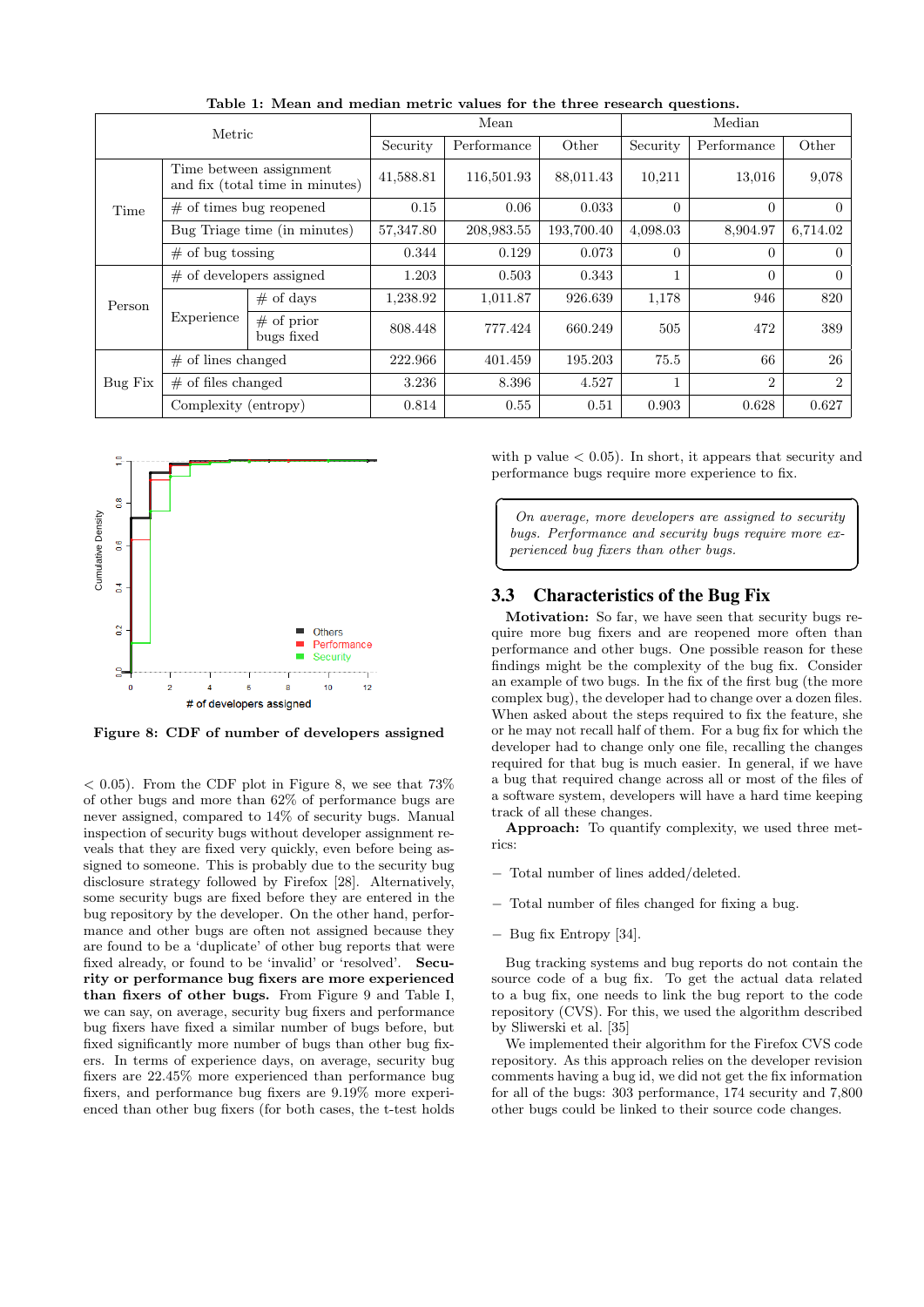

Figure 9: CDF of developer experience

 $\overline{C}$ 

✝

Length of fix (number of lines added/deleted/edited) and spread across files (number of files changed) are straightforward to measure. To measure the bug fix entropy, we used the normalized Shannon Entropy, which is defined as:

 $H_n(P) = -\sum_{k=1}^n (p_k * \log_n p_k), \text{ where } p_k \ge 0, \forall_k \in 1, 2, ..., n$ and  $\sum_{k=1}^{n} p_k = 1$ . For a distribution P where all elements have

the same probability of occurrence  $(p_k = \frac{1}{n}, \forall_k \in 1, 2, ..., n)$ , we achieve maximum entropy. On the other hand, for a distribution  $P$  where only one element  $i$  has a probability of occurrence, we achieve minimal entropy (0).

For example, to fix a bug, three files  $A(3 \text{ lines})$ ,  $B(2 \text{ lines})$ and C(2 lines) are changed. We calculate the number of lines changed as the sum of the number of lines added and deleted. We define a file change probability distribution P as the probability that  $file_i$  is changed for a bug's fix. For each file, we count the total number of lines changed in that file and divide by the total number of lines changed for all files. Hence, in our example, we have  $p(file_A) = \frac{3}{7}, p(file_B) =$  $\frac{2}{7}$ ,  $p(file_C) = \frac{2}{7}$ . Finally we can calculate the normalized Shannon Entropy for that bug's fix  $H_n(P) = 0.982$ . If another bug had the same total number of lines (7) changed in seven files, then Entropy would be,  $H_n(P) = 1$ . This means that the former bug fix is more concentrated, and hence less complex.

Findings: Performance bug fixes change more lines than fixes for other bugs. From Figure 11, Table I and t-test, we find that for fix size: number of lines changed, except for the pair of performance and other bugs , the difference was not statistically significant.

For the fix spread or number of files changed to fix a bug, we found that fixing a performance bug requires change in more files than fixing a security bug.

A more surprising result was found when we compared the entropy values. Security bug fixes have the highest entropy. There is a huge difference between security bugs and the other two groups of bugs. On average, security bug



Figure 10: CDF of entropy

fixes have 48% more entropy than performance bugs, and 59.6% more entropy than other bugs. This means that security bugs are much more complex to fix than performance and other bugs. For example, we found that in the extreme case, for bug id 289940, there were 296 changes in the code repository. Further investigation showed that this bug revealed a security flaw that was extremely invasive: "...The big part of this change is to mark all our internal events as trusted, where applicable. This will be done by changing the constructors of the various ns\*Event classes .."

Security bug fixes are more complex than performance and other bugs, yet they affect fewer files than performance bugs.

☎

✆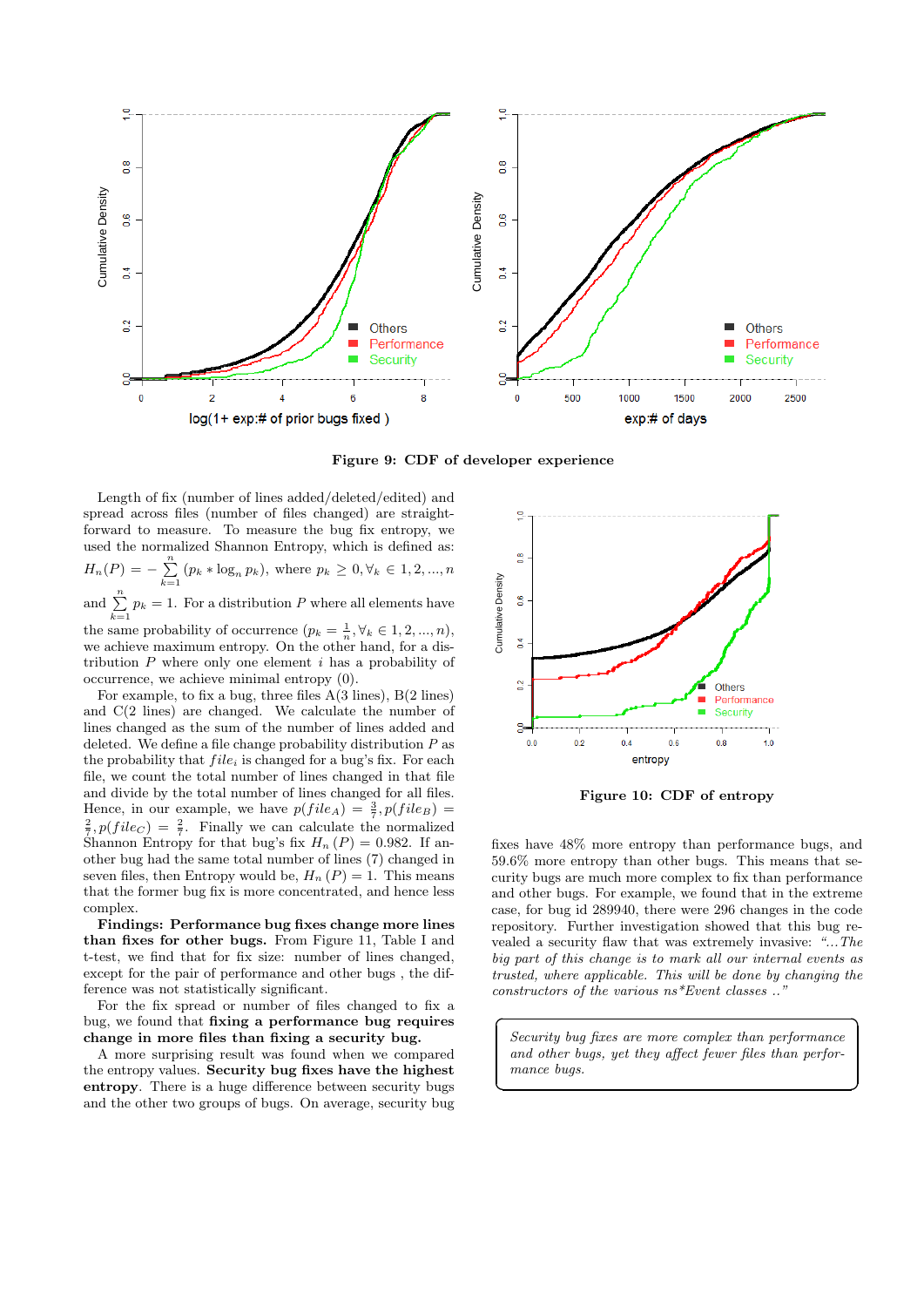

Figure 11: CDF of fix size

# 4. RELATED WORK

We discuss related work in the areas of bug classification. The literature contains several bug classification taxonomies [36]. The draft of the IEEE Standard Classification for Software Anomalies is a standard classification of software defects [37]. In this classification, software security and performance represent two out of six types of problems based on the effect of defects. Hamill et al. identify the common trends in software fault and failure data [38] by identifying fault types according to the source of the fault, i.e., design fault, data problem or requirements fault. Ahsan et al. propose an automatic bug triaging system based on a categorization of bug reports using text mining [39]. Gegick et al identify security bug reports via text mining [40]. We propose the use of classification of the bug reports according to their effect type (i.e., effects performance, security etc.) to improve software quality.

## 5. THREATS TO VALIDITY

Our empirical study focuses on one system (the Firefox web browser). It is not clear whether our results generalize to other open source systems (possibly in different domains), or to commercial systems.

We used heuristics on bug report titles and keywords to identify performance bugs. Since our study critically relies on bug classification, we statistically verified our heuristics for performance bug identification (section 2.2). A statistical sampling technique (with 95% confidence level and confidence interval of 10) showed that our heuristics have a high precision and recall.

Our data contains relatively few (847) security bugs in comparison to the large number of other (178,531) and performance (4,293) bugs. For the identification of security bugs, we are relying on the Mozilla Foundation Security Advisory and its links to Bugzilla. MFSA has been used in prior research as a source of security bug information [41, 42]. If there are any security bugs that were not linked to an MFSA advisory, they are treated as other bugs in this study. In future work, we also plan to use heuristics on bug comments and titles, similar to the case of performance bugs.

For collecting bug fix data using code repository revision comments, we used the information from revision comments using the algorithm described by Sliwerski et al. [35] (SZZ algorithm). Due to the limited number of revision comments with fix information and bug id, we could only get the associated fix code for 303 performance (20.2% of 1,503 performance bug fixes), 174 security (20.7% of 839 security bug fixes) and 7,800 other bug fixes (16.26% of 47,970 other bug fixes) for our study.

Finally, bugzilla fields for bug report time and bug historyrelated time do not necessarily correspond to the actual time.

## 6. CONCLUSION AND FUTURE WORK

In this empirical study, we analyzed the differences in time to fix, developer experience and bug fix characteristics between security, performance and the rest of the bugs to validate our conjecture that different type of bugs are different and hence quality assurance should take into account the bug type. We found that security bugs in Firefox behave differently than other. Security bugs require more developers with more experience, but need less triage time and are fixed faster than others. At the same time, security bug fixes are more complex than the fixes of performance and other bugs, and are reopened and tossed more than performance bugs.

Similar to security bugs, performance bugs require more experienced developers to fix, and more developers are involved in performance bugs than other bugs. In terms of bug triage time, performance bugs are not different from any other bugs. Furthermore, fixing a performance bug requires changes in more files, so performance bug fixers will need good knowledge of the system.

Different kinds of bugs have different characteristics, in particular regarding the time to fix, the person who fixes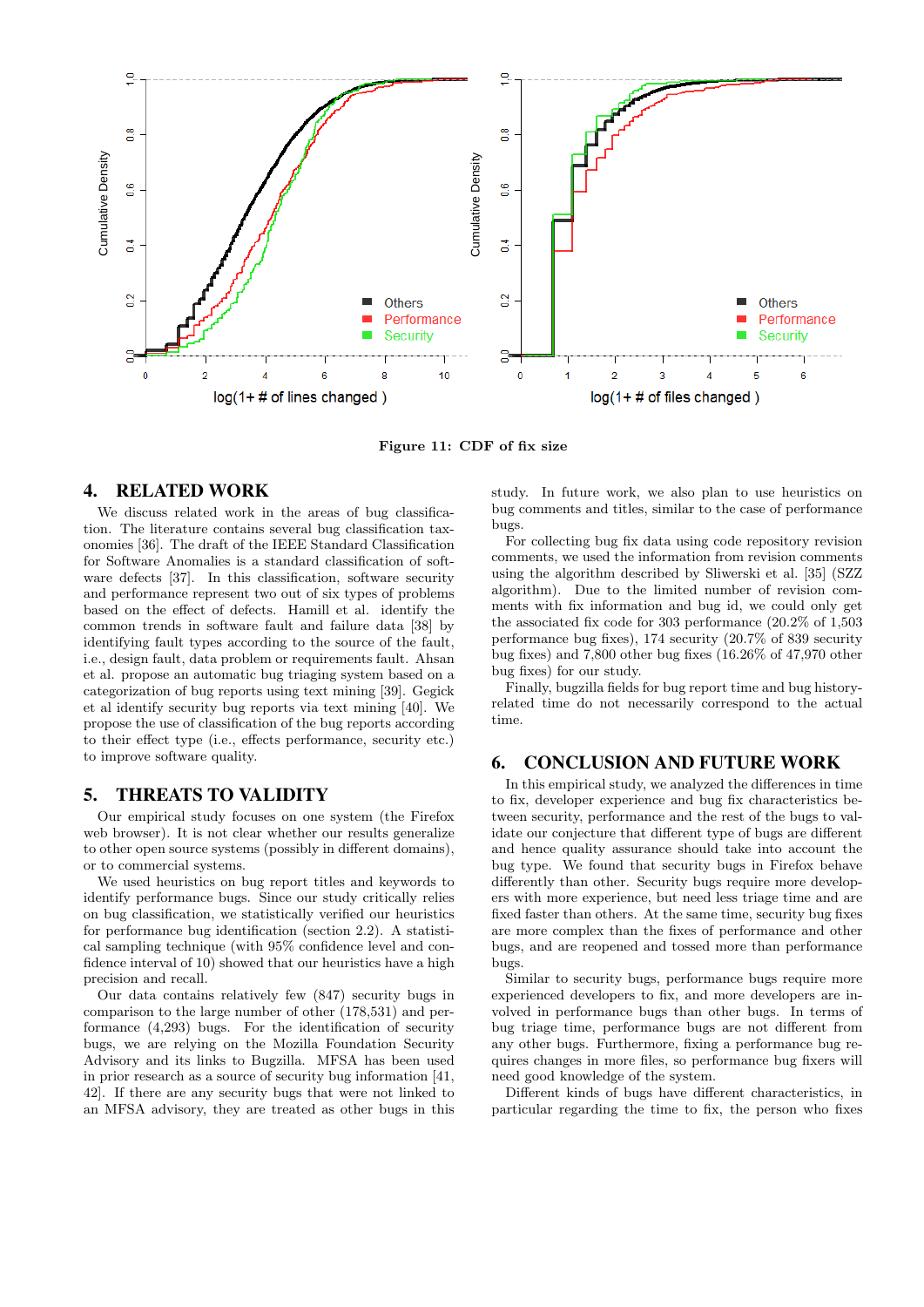bugs and the bug fix itself. Research on defect prediction and other models (time to fix, triaging model) should take this into account. Bug type-specific quality assurance could be used to shorten the time to fix, and optimize bug triaging.

We plan on performing case studies on other open source software systems from the same software domain and from other domains. From this, we will be able to generalize our findings. We also plan to consider additional types of nonfunctional bugs, like usability, serviceability, functionality and others [37].

#### 7. ACKNOWLEDGEMENTS

The authors would like to thank Nicolas Bettenburg for sharing the Mozilla bugzilla bug database, Yasutaka Kamei for helping with his SZZ algorithm implementation and the linking of Bugzilla bugs to CVS changes, and Stephen Thomas for his help with the LDA analysis.

#### 8. REFERENCES

- [1] Emad Shihab, Akinori Ihara, Yasutaka Kamei, Walid M. Ibrahim, Masao Ohira, Bram Adams, Ahmed E. Hassan, and Ken-ichi Matsumoto. Predicting re-opened bugs: A case study on the eclipse project. In Proceedings of the 17th Working Conference on Reverse Engineering, WCRE '10, pages 249–258, Washington, DC, USA, 2010. IEEE Computer Society.
- [2] L. Erlikh. Leveraging legacy system dollars for e-business. IT Professional, 2(3):17 –23, 2000.
- [3] Thomas Zimmermann, Rahul Premraj, and Andreas Zeller. Predicting defects for eclipse. In Proceedings of the Third International Workshop on Predictor Models in Software Engineering, PROMISE '07, pages 9–, Washington, DC, USA, 2007. IEEE Computer Society.
- [4] M. Cataldo, A. Mockus, J.A. Roberts, and J.D. Herbsleb. Software dependencies, work dependencies, and their impact on failures. Software Engineering, IEEE Transactions on, 35(6):864 –878, 2009.
- [5] Marco D'Ambros, Michele Lanza, and Romain Robbes. On the relationship between change coupling and software defects. In Proceedings of the 16th Working Conference on Reverse Engineering, WCRE '09, pages 135–144, Washington, DC, USA, 2009. IEEE Computer Society.
- [6] T.L. Graves, A.F. Karr, J.S. Marron, and H. Siy. Predicting fault incidence using software change history. Software Engineering, IEEE Transactions on, 26(7):653 –661, July 2000.
- [7] Raimund Moser, Witold Pedrycz, and Giancarlo Succi. A comparative analysis of the efficiency of change metrics and static code attributes for defect prediction. In Proceedings of the 30th international conference on Software engineering, ICSE '08, pages 181–190, New York, NY, USA, 2008. ACM.
- [8] Christian Bird, Nachiappan Nagappan, Premkumar Devanbu, Harald Gall, and Brendan Murphy. Does distributed development affect software quality? an empirical case study of windows vista. In Proceedings of the 31st International Conference on Software Engineering, ICSE '09, pages 518–528, Washington, DC, USA, 2009. IEEE Computer Society.
- [9] Nachiappan Nagappan, Brendan Murphy, and Victor Basili. The influence of organizational structure on software quality: an empirical case study. In Proceedings of the 30th international conference on Software engineering, ICSE '08, pages 521–530, New York, NY, USA, 2008. ACM.
- [10] Lucas D. Panjer. Predicting eclipse bug lifetimes. In Proceedings of the 4th International Workshop on Mining Software Repositories, MSR '07, pages 29–, Washington, DC, USA, 2007. IEEE Computer Society.
- [11] Cathrin Weiss, Rahul Premraj, Thomas Zimmermann, and Andreas Zeller. How long will it take to fix this bug? In Proceedings of the 4th International Workshop on Mining Software Repositories, MSR '07, pages 1–, Washington, DC, USA, 2007. IEEE Computer Society.
- [12] Sunghun Kim and E. James Whitehead, Jr. How long did it take to fix bugs? In Proceedings of the 3rd international workshop on Mining software repositories, MSR '06, pages 173–174, New York, NY, USA, 2006. ACM.
- [13] John Anvik, Lyndon Hiew, and Gail C. Murphy. Who should fix this bug? In Proceedings of the 28th international conference on Software engineering, ICSE '06, pages 361–370, New York, NY, USA, 2006. ACM.
- [14] Zhen Ming Jiang. Automated analysis of load testing results. In Proceedings of the 19th international symposium on Software testing and analysis, ISSTA '10, pages 143–146, New York, NY, USA, 2010. ACM.
- [15] Graham Kalton. Introduction to Survey Sampling. Sage Publications, Inc, 1983.
- [16] Mozilla foundation security advisory. http://www.mozilla.org/security/announce/, February 2011.
- [17] David M. Blei, Andrew Y. Ng, and Michael I. Jordan. Latent dirichlet allocation. J. Mach. Learn. Res., 3:993–1022, March 2003.
- [18] Stephen W. Thomas, Bram Adams, Ahmed E. Hassan, and Dorothea Blostein. Validating the use of topic models for software evolution. In Proceedings of the 2010 10th IEEE Working Conference on Source Code Analysis and Manipulation, SCAM '10, pages 55–64, Washington, DC, USA, 2010. IEEE Computer Society.
- [19] Jonathan I. Maletic and Andrian Marcus. Supporting program comprehension using semantic and structural information. In Proceedings of the 23rd International Conference on Software Engineering, ICSE '01, pages 103–112, Washington, DC, USA, 2001. IEEE Computer Society.
- [20] Denys Poshyvanyk and Andrian Marcus. Combining formal concept analysis with information retrieval for concept location in source code. In Proceedings of the 15th IEEE International Conference on Program Comprehension, pages 37–48, Washington, DC, USA, 2007. IEEE Computer Society.
- [21] Adrian Kuhn, Stéphane Ducasse, and Tudor Gírba. Semantic clustering: Identifying topics in source code. Inf. Softw. Technol., 49:230–243, March 2007.
- [22] Pierre F. Baldi, Cristina V. Lopes, Erik J. Linstead, and Sushil K. Bajracharya. A theory of aspects as latent topics. In Proceedings of the 23rd ACM SIGPLAN conference on Object-oriented programming